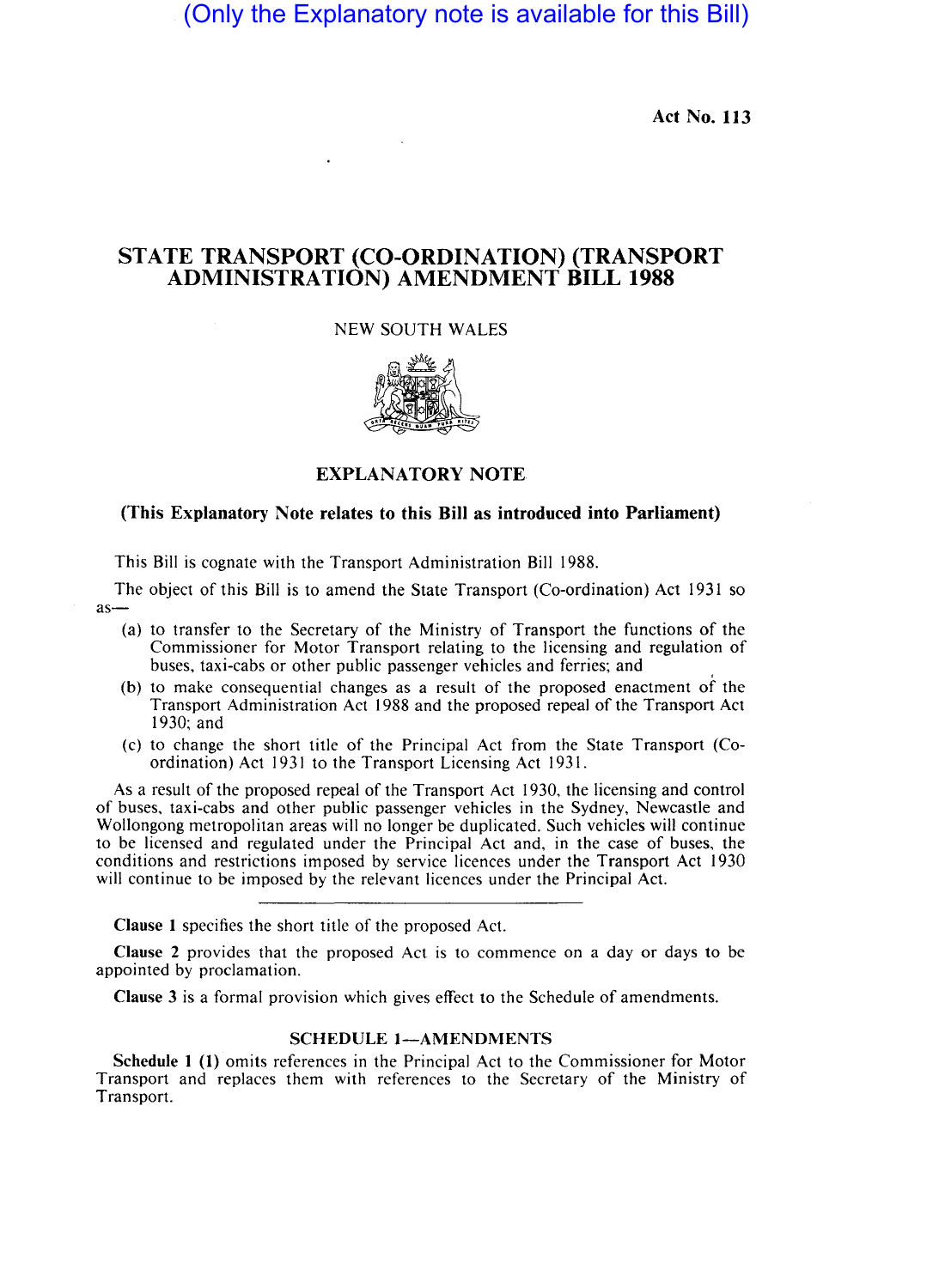Schedule 1 (2) changes the short title of the Principal Act from the State Transport (Co-ordination) Act 1931 to the Transport Licensing Act 1931.

Schedule 1 (3) amends section 3 (Definitions).

Schedule 1 (3) (a) is consequential on the amendment made by Schedule 1 (12).

Schedule 1 (3) (b) omits the definition of "Commissioner" (being the Commissioner for Motor Transport) which is no longer required.

Schedule 1 (3) (c) substitutes the definition of "officer" so that it refers to persons employed by the State Transit Authority or other persons of whose services the Secretary makes use (instead of to officers of the Department of Motor Transport).

Schedule 1 (3) (d) inserts a definition of "Secretary", being the Secretary of the Ministry of Transport.

Schedule 1 (3) (e) substitutes the definition of "transport district" as a consequence of the transfer of provisions constituting any such district to the proposed Transport Administration Act 1988.

Schedule 1 (3) (f) omits a provision which provides that fees under the Principal Act are as determined by an order of the Commissioner of Motor Transport under the Transport Act 1930—the fees are to be prescribed by regulation.

Schedule 1 (4) inserts proposed section 4A. The proposed section makes it clear that buses or ferries owned or operated by the proposed State Transit Authority or the State Rail Authority are required to be licensed under the Principal Act in the same way as privately operated buses or ferries.

Schedule 1 (5) repeals section 8 (Minister or Commissioner may require information) and section 10 (Advice and reports by Commissioner). Those matters are to be dealt with under the proposed Transport Administration Act 1988. Schedule 1 (5) also repeals section II which deals with the staff employed for the purposes of the administration of the Principal Act. The proposed Transport Administration Act 1988 authorises the use of certain staff of the State Transit Authority for that purpose.

Schedule 1 (6) (a) enables an application for a licence to be made before the registration of the public vehicle concerned has been granted under the Traffic Act 1909.

Schedule 1 (6) (b) amends section 14 to provide for the fees payable in connection with licences to be prescribed by regulation.

Schedule 1 (6) (c) is consequential on the amendments made by Schedule 1 (I).

Schedule 1 (7) amends section 16 (Provisions relating to licences) as a consequence of the proposed enactment of the Motor Traffic (Transport Administration) Amendment Act 1988 and by way of statute law revision.

Schedule 1 (8) authorises licences under the Principal Act to be included in the registration of the public vehicle concerned under the Traffic Act 1909.

Schedule 1 (9) (a) is consequential on the repeal of the Transport Act 1930.

Schedule 1 (9) (b) is consequential on the repeal of the Transport Authorities Act 1980.

Schedule 1 (9) (c) omits from the matters to be considered in granting licences matters concerned with the fitness and suitability of the vehicle since they are to be matters for consideration in the registration of the vehicle under the Traffic Act 1909.